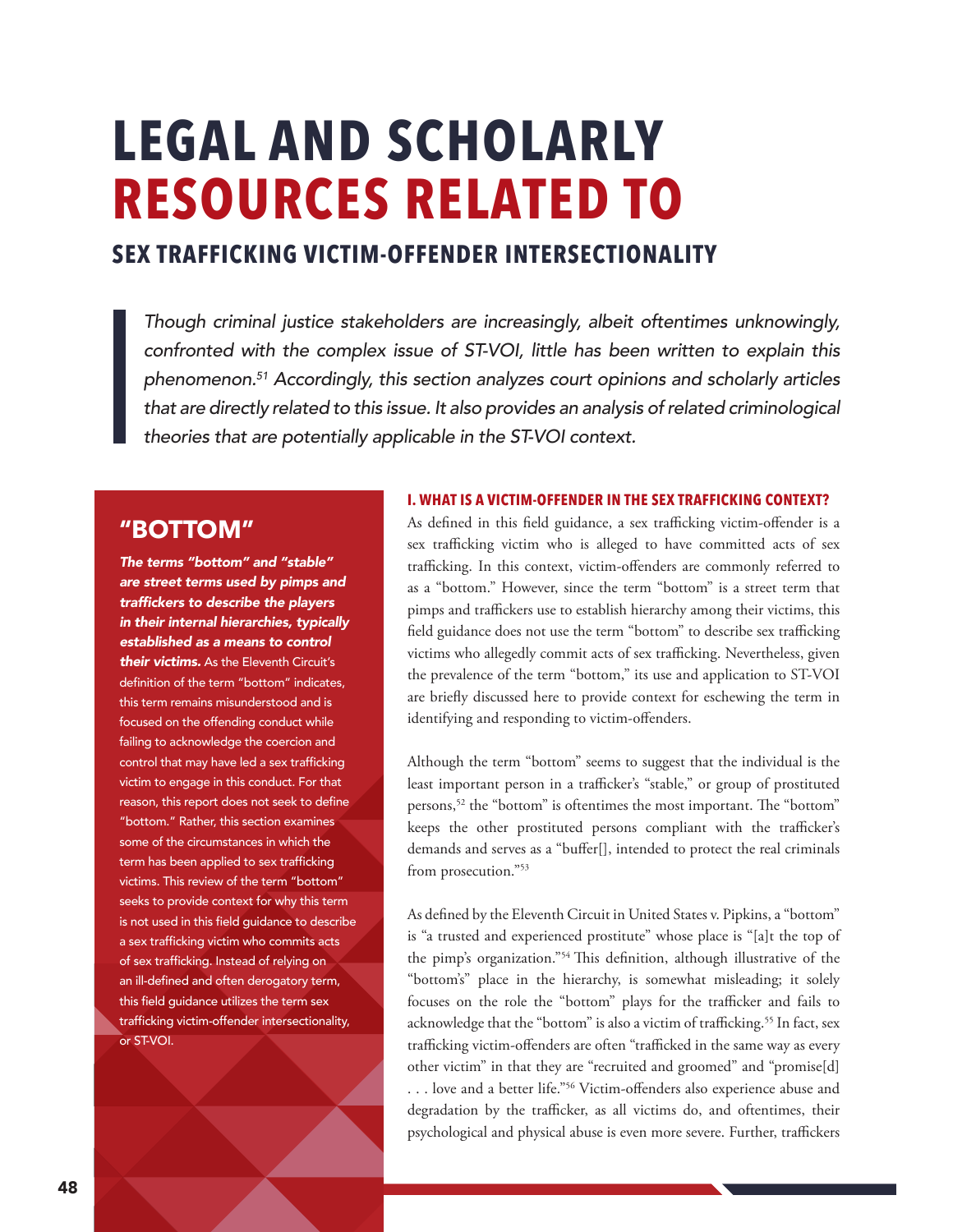may use the hierarchy created by the position of the victim-offender to manipulate victims by forcing them to compete against each other for the status of "bottom" and, likewise, for the trafficker's affection. A trafficker may use this as a type of reward system, "demot[ing] and promot[ing] different girls to punish or reward them" for certain behavior.<sup>57</sup>

Upon "promotion" to this new position, the victim-offender takes on a role that looks less like that of a victim of trafficking and more like that of a trafficker. "Bottoms," generally, are responsible for handling the trafficker's affairs, maintaining order, collecting money from other victims and recruiting new victims into the criminal enterprise.58 Thus, despite their own victimization, victim-offenders may commit criminal offenses resembling those committed by the trafficker.59

Indeed, the victim-offender's position and conduct present a significant challenge for prosecutors seeking appropriate charges.60 Should a victim-offender, themselves a victim of commercial sexual exploitation, be prosecuted as an offender for the acts they committed, seemingly, of their own volition? As one author explained,

*United States law states that victims of human trafficking should not be "inappropriately" penalized for acts committed "as a direct result of being trafficked," but does not offer further guidance. When exactly, then is penalization appropriate? Is some criminal conduct so severe that it cannot be excused? And what does the term "direct" mean? How close must the cause-andeffect between victimization and the victim's criminal conduct be to meet this standard? <sup>61</sup>*

This author acknowledges the complexity of cases involving a victim-offender who harms a third party and urges prosecutors to "carefully consider the circumstances underlying any crime committed by a trafficking victim prior to bringing charges against such victim in order to ensure that the victim is not inappropriately penalized for acts committed pursuant to their victimization.<sup>62</sup>

Another author argues that only some victim-offenders "deserve leniency" while "others are no less autonomous and culpable than traffickers who entered the trade voluntarily."63 This author also suggests that prosecution in a criminal court is the appropriate forum for determining which victim-offenders "deserve" such leniency and which "deserve" to be convicted of trafficking others.64 To aid criminal justice stakeholders in determining the appropriateness of charges, the following sections of this review focus on why a sex trafficking victim may engage in conduct that violates the sex trafficking law.

#### **II. EXAMINING THE RELATIONSHIP BETWEEN VICTIMIZATION AND OFFENDING**

#### *A. The "Victim-Offender Overlap," Generally*

One means of assessing the criminal culpability of sex trafficking victim-offenders is by examining their role in the trafficking organization through the lens of the "victim-offender overlap," a criminological term that refers to the relationship between the victimization and offending patterns of individuals.<sup>65</sup> This framework recognizes the existence of different roles in the commission of an offense: "victims" (those upon whom the crime is committed), "offenders" (those who commit the crimes), and "victim-offenders" (individuals who have been both victims and perpetrators of crimes).66 Furthermore, there is a sliding scale of innocence and blame in the perception of criminal acts, and, especially in victim-offender scenarios involving crimes of inter-personal and/or sexual violence, the offender and the victim may swap roles or be simultaneously both a victim and a criminal.<sup>67</sup>

Notably, a 2012 literature review found that while a "rather strong overlap" exists between offenders and victims, the relationship is moderated by various risk factors.<sup>68</sup> The study found that some types of offenses created stronger relationships between victimization and offending than others.69 Furthermore, as another study noted, "[t]he victimoffender relationship is robust, having been found in the United States as well as other countries, over time, across various contexts, and within various demographic subgroups."70 While research on the victim-offender overlap in the context of sex trafficking is sparse, existing research on victim-offenders generally may be applied analogously to better understand the phenomenon of victim-offender intersectionality in the sex trafficking context.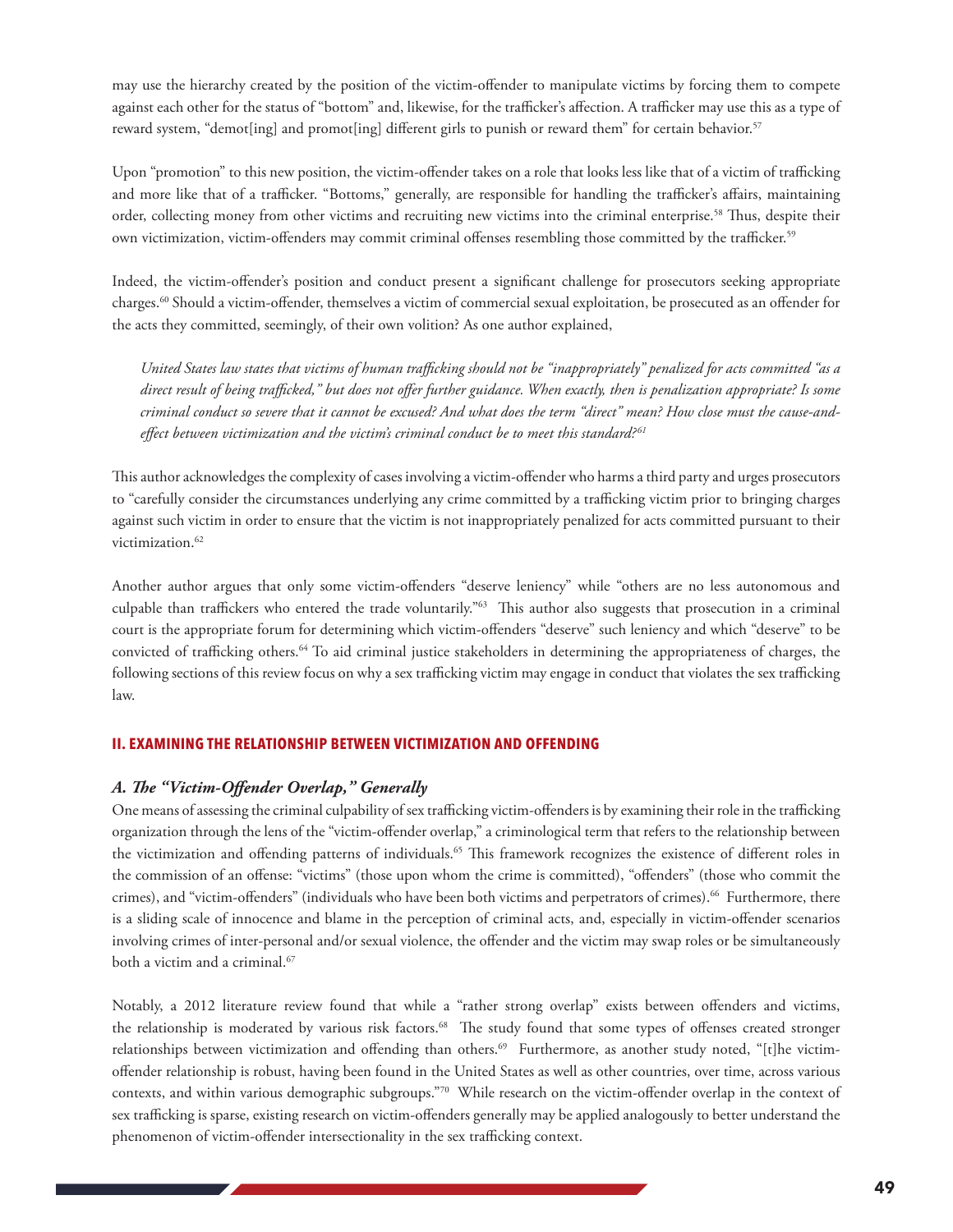### *B. Criminological Theories Purporting to Explain the "Victim-Offender Overlap"*

Although the exact cause of the victim-offender overlap is unknown, social scientists theorize that the phenomenon can be partially explained by two criminological theories: the "cycle of violence theory" and the "routine activities theory." Both incorporate aspects of "social learning," or the concept that individuals learn behaviors by observing others engaging in those same behaviors.71 Social learning theory "suggests that violent, deviant, and other criminal behaviors are learned by the child from their parents (or other relatives)" and that these behaviors are repeated through imitation.<sup>72</sup> The two theories discussed below use the social learning theory in different ways to explain the victim-offender overlap.

#### **The "Cycle of Violence Theory"**

The "cycle of violence theory" rests on the idea of "violence breeding violence" or, more specifically, "abuse breeding abuse."73 In a literature review examining the impact of children's exposure to domestic violence, researchers noted, "[C]hildren may be significantly affected by the experience of domestic violence in their lives, the impact of which may resonate intergenerationally with their own involvement in adult violence."74

Although the "cycle of violence theory" generally applies to familial relationships, this theory can be used to understand non-familial sex trafficker-sex trafficking victim relationships as well. First, trafficking victims, including sex trafficking victim-offenders, oftentimes have a history of childhood abuse, which may perpetuate the cycle of violence in their lives. Additionally, even if a sex trafficking victim-offender and their trafficker are not biologically related, there oftentimes exists a "family" dynamic and intimate relationship between them.75 Therefore, the "cycle of violence" can manifest in this relationship as well, with the trafficker first abusing the sex trafficking victim-offender and the victim-offender eventually exploiting other sex trafficking victims in return. This may be further exacerbated by the fact that childhood abuse, along with other factors such as young age, limited brain development and a lack of knowledge and experiences, often "contribute to a victim's obliviousness that the trafficker is victimizing and exploiting [them]."76 Accordingly, sex trafficked youth may normalize negative relationships with their traffickers, which may affect their relationships with others.77

Notably, research "cautions, however, that there is rarely a direct causal pathway leading to a particular outcome."78 Thus, although the "cycle of violence theory" fails to fully explain the phenomenon of ST-VOI or to account for stranger-onstranger crime, it can be used to understand the position of a sex trafficking victim-offender as both the abused and the abuser.

#### **The "Routine Activities Theory"**

In addition to the "cycle of violence theory," the "routine activities theory" can serve to partially explain the behavior of a sex trafficking victim-offender and inform why a victim-offender should not simply be viewed as a trafficker. This theory posits that criminal behaviors are not static; instead, they vary by situation.79 As noted in one study, "routine activities theory" "focuses on the circumstances in which crime is committed rather than the characteristics of those who commit it."80 To discern the circumstances prompting a criminal offense, proponents of the "routine activities theory" examine whether there is "(a) a motivated individual, (b) a suitable target, and (c) the absence of a capable guardian."<sup>81</sup> This theory is context- and environment-specific; therefore, "even behaviors relating to sexual offending can be highly variable from one situation to another."82

In the 2012 literature review discussed supra in Part II.A, the researchers examined the "routine activities theory" in the context of the victim-offender overlap. Those researchers found that, according to this theory, the association with delinquent peers in the absence of adult supervision can increase the likelihood of both victimization and offending.<sup>83</sup> This study also concluded that "[d]elinquent peers can function as agents that provide an individual with tangible and intangible rewards for delinquent/criminal behavior."84

Based on this theory, the actions of a sex trafficking victim-offender are distinguishable from those of a trafficker because the victim-offender's environment differs completely from that of the trafficker. A trafficker never loses autonomy and is responsible for creating an environment of control and coercion. Conversely, a victim-offender is subject to psychological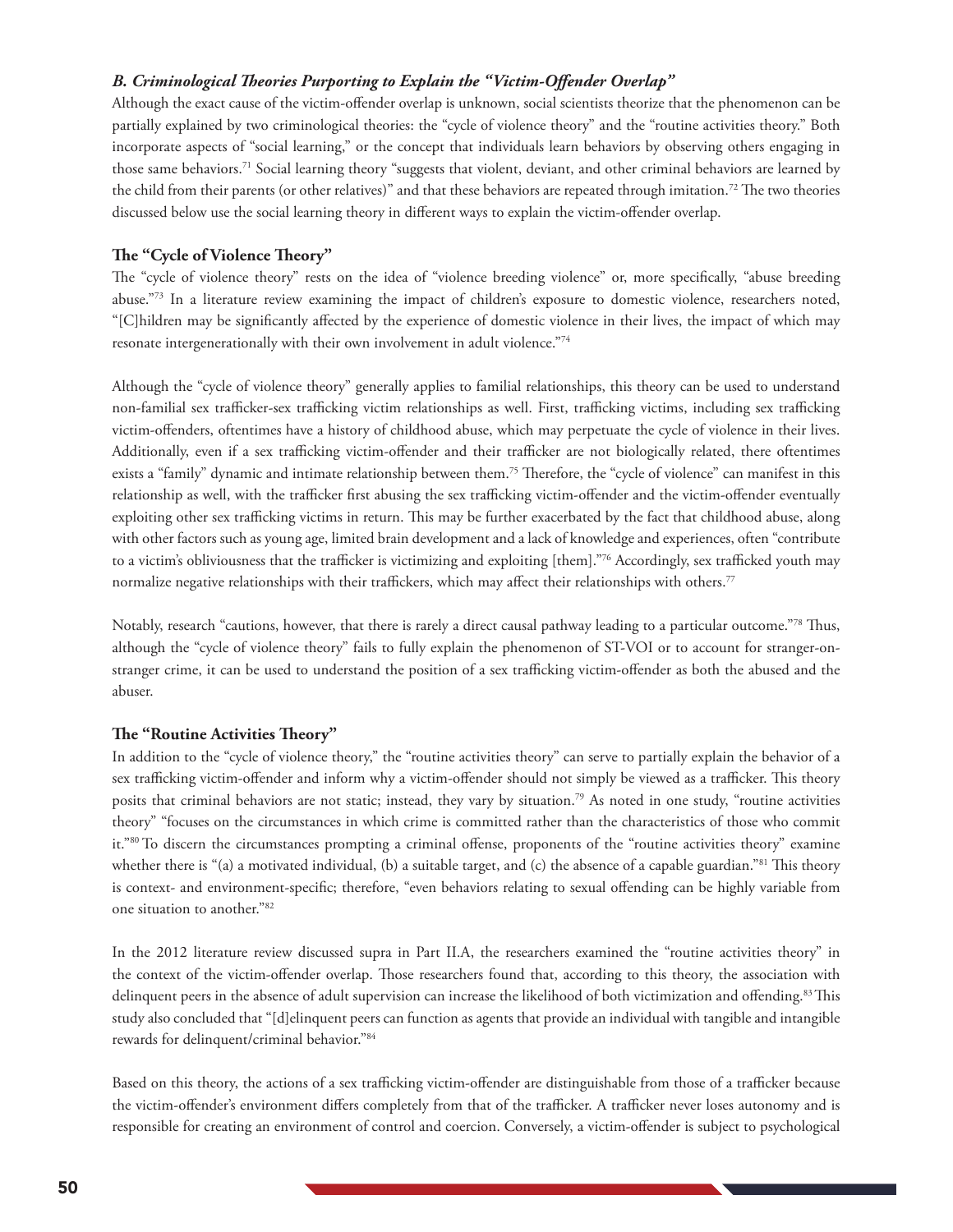and physical abuse, manipulation and control.<sup>85</sup> This type of environment can affect "the way people treat each other, leading to the normalization of negative and abusive relationships."<sup>86</sup> Thus, the victim-offender's environmental circumstances may lead to committing acts of trafficking.

# **III. LEARNING BY ANALOGY: COMPARING SEX TRAFFICKING VICTIM-OFFENDERS TO VICTIM-OFFENDERS IN INTIMATE PARTNER VIOLENCE**

Currently, no empirical studies have analyzed the victim-offender overlap in the context of commercial sexual exploitation. However, studies on Intimate Partner Violence (IPV) may be instructive in applying the victim-offender framework to better understand sex trafficking victim-offenders.<sup>87</sup> The Centers for Disease Control and Prevention defines IPV as "physical violence, sexual violence, stalking and psychological aggression (including coercive tactics) by a current or former intimate partner."88 Studies of IPV can be informative when applied to trafficker-victim relationships because of the similar dynamics between some trafficking relationships and IPV relationships: both types of relationships commonly involve "violence between two individuals who are in a relationship and interact on a routine basis . . . [which] repeatedly brings potential victims and perpetrators in close proximity to one another."89 Furthermore, as in relationships where IPV occurs, in trafficker-victim offender relationships, "the violence itself can increase the likelihood of additional violence. The intimate crime event . . . has the potential to create motivation and opportunity for subsequent violence, either during the same incident or in future fights."90

Other similarities between these two contexts exist as well. A study, conducted in 2016, examined the victim-offender overlap in relationships where IPV occurs and found that "substance use, negative temperament, living with non-spousal partner, and feeling isolated" are all positively associated with being both a victim and a perpetrator of IPV.91 If generalizable to a sex trafficking victim-offender context, this finding is particularly significant: sex trafficking victim-offenders, by the very nature of their position, face social isolation.<sup>92</sup>

Although similar in many ways, there is, however, a notable difference between IPV victim-offenders and victim-offenders in the sex trafficking context: in relationships where IPV occurs, the violence is directed from one partner to the other and is often committed in either self-defense or retaliation. In contrast, sex trafficking victim-offenders commit offenses against other exploited individuals. How, then, can a sex trafficking victim-offender's conduct also be explained as an act of self-defense? As one author wrote, sex trafficking victims may have "unconventional reactions to their victimization."93

*The ideal victim is expected to react to their aggressors and to their [victimization] in socially accepted ways. This condition of achieving ideal victim status does not account for the coping techniques that trafficked [persons] may have adopted in order to survive their ordeal. Traffickers often break [victims] in prostitution using rape, torture, and abuse. Tactics of intimidation, threats, lies, deception, and emotional manipulation are used by traffickers to engender psychological control over a victim and to destroy [their] physical and psychological [defenses]. Additionally, a trafficked [person] may form a personal relationship with [their] attacker as [they] become[] dependent on them for survival. A captor's bursts of abuse and torture may be punctuated by moments of kindness or generosity, causing the trafficked [person] to develop feelings of closeness or reliance on them.*94

In addition to these abusive and coercive tactics, traffickers prey on their victims' psychological and emotional vulnerabilities,<sup>95</sup> forcing their victims to compete for the trafficker's affection through a hierarchy-based rewards system.<sup>96</sup> Upon promoting a victim to the top of the hierarchy, a trafficker may promise the victim, among other things, that they will no longer have to engage in commercial sex. In return, the victim must supervise the others and commit acts that violate the sex trafficking law.<sup>97</sup> Accordingly, the sex trafficking victim-offender often does not commit such acts because they genuinely want to hurt those individuals; instead, the sex trafficking victim-offender may perceive no choice but to engage in such behavior.<sup>98</sup> In other words, the acts committed against other victims may be done out of self-defense to avoid abuse by the trafficker or to escape their own sexual exploitation.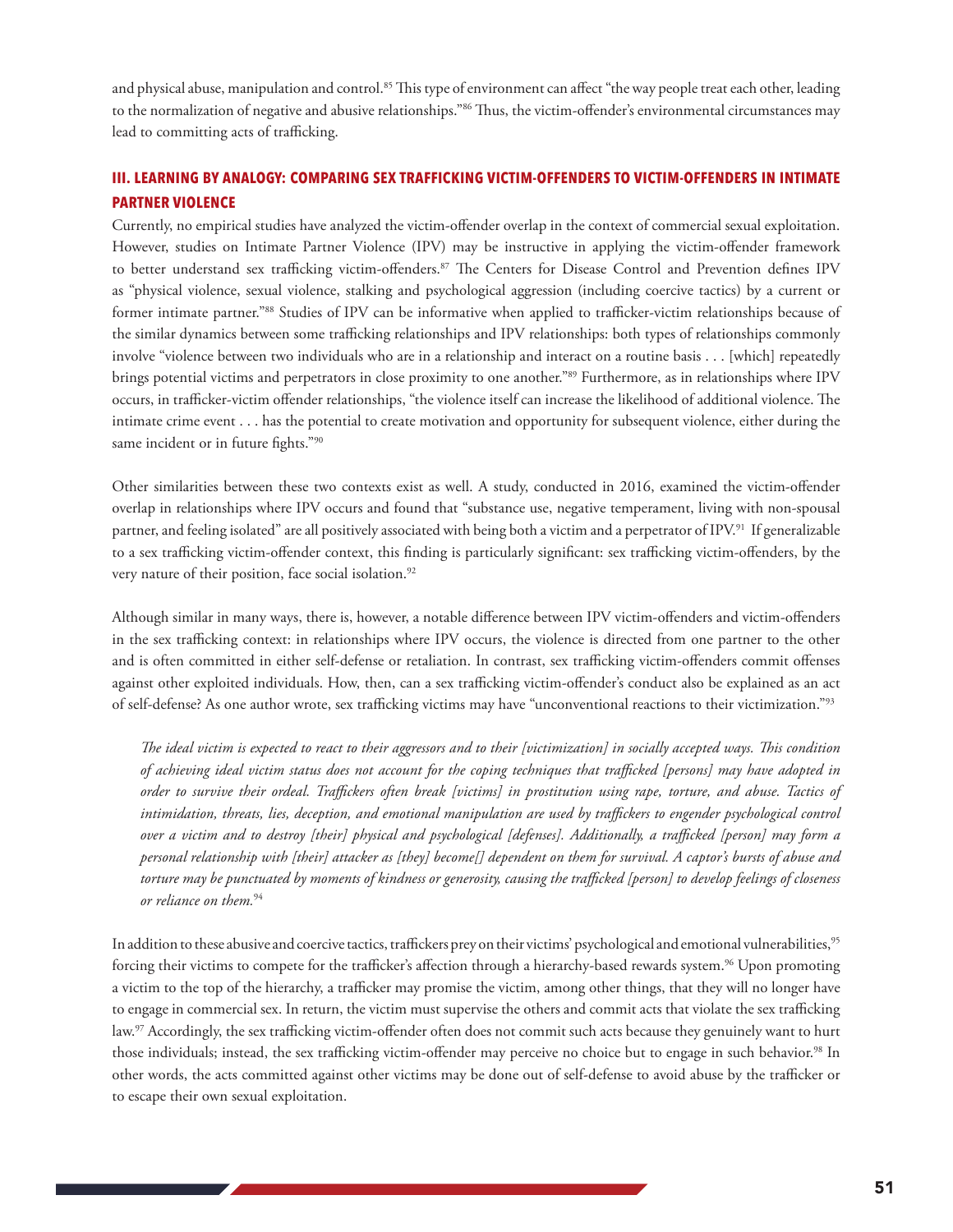Sex trafficking victim-offenders may also differ from IPV victim-offenders because a sex trafficking victim-offender's trafficking conduct is not necessarily violent. Many acts of sex trafficking committed by sex trafficking victim-offenders are actually absent of physical violence, including recruitment, harboring, advertising and economic or emotional control or coercion. However, recruitment may also be a form of self-defense or self-protection because it is a way for the victimoffender to reduce the degree of their own exploitation.<sup>99</sup>

In summary, although victims of IPV and sex trafficking victim-offenders can have distinct experiences, the similarities between these populations seem to indicate that the victim-offender framework can help lawyers, advocates and social scientists to better understand sex trafficking victim-offenders. Both groups are victims of abuse and trauma, which influences behavior and can lead to the commission of offenses as a method of self-defense or self-preservation. Similarly, in both IPV and sex trafficking victim-offender circumstances, someone with whom the individual has close, oftentimes daily, contact caused the abuse and trauma.<sup>100</sup> Based on these similarities, one can extrapolate that sex trafficking victimoffenders, like many victim-offenders in IPV, become victim-offenders not because they want to engage in crime, but because they can perceive few alternatives.

#### **IV. PERCEPTIONS OF AGENCY, CONTROL AND AUTONOMY IN THE SEX TRAFFICKING CONTEXT**

A pernicious problem in identifying and developing responses to ST-VOI is that the nature of traffickers' control over sex trafficking victims often perpetuates the perception that victims are acting with autonomy or possess a degree of agency that is inconsistent with their actual experience. Thus, while a sex trafficking-victim offender may appear to act with some degree of agency when engaging in conduct that violates the sex trafficking law, a deeper look at the victim-offender's experiences may contradict that notion of free will. Indeed, as one author wrote,

*[T]he fact that these [victims] have power and status within the [trafficking] organization is not incompatible with the notion that they are actually unable to leave; to the contrary, traffickers can seek to maintain control by strategically meting out power and status to those who are most submissive. Though the intuition may be that more participation in the enterprise means more actual agency[,] and thus more grounds for punishment[,] . . . the opposite is actually true.*101

In addition, traffickers use a number of means to assert and maintain control over their victims, including victim-offenders. Traffickers oftentimes engage in physical violence or threats of physical violence, which may be directed toward the victim or the family of the victim, including the victim's children.102 "Traffickers have [also] been known to use public displays of violence against one victim to keep others in line." Further, control can be "much more subtle and psychological . . . The trauma they experience may depend upon the age at which the victim was trafficked, the nature of the exploitation, the length of time the victim was exploited, the degree of violence to which the victim was exposed, and the degree of stigma which the victim faces upon return to his or her home."103

"Relationships built on traumatic bonds possess an intense level of loyalty or attachment."104 One researcher described a process akin to "brainwashing," "the deliberate creation of culture shock through isolation, alienation, and intimidation in order to weaken a person's ego strengths. By this means, the person becomes vulnerable to alien ideas and behaviors that would usually be rejected."105

As another author explained,

*There is a growing body of research about the effects of trauma that is sustained over time, such as in human trafficking . . . Over time, these victims lose not only a sense of control over their "self," but also lose a sense of "self" altogether. The abuser's logic becomes their logic. The abuser's decisions and directions take over, and they lose capacity for independent decisionmaking. Their perception of reality is altered. They may believe that the abuser treats them well even in the face of facts clearly demonstrating that the abuser has regularly threatened them with physical and other harm and invaded their bodily integrity. Scientists do not yet fully understand how this process, known as traumatic bonding or trauma-coerced attachment,*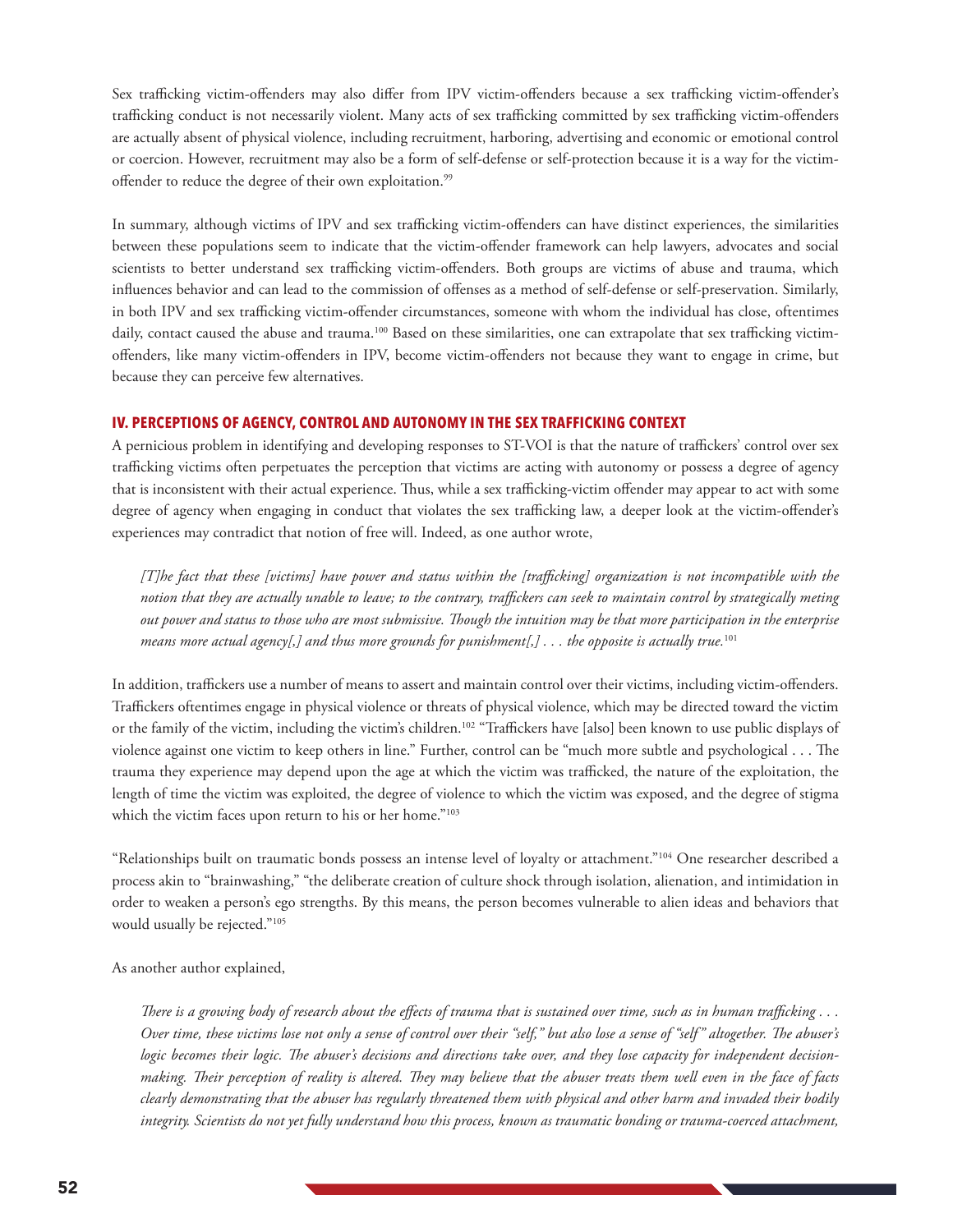*plays out inside of the brain. However, its presence has been regularly observed as a normal human response to sustained abuse and control over time.* 

*When deciding when to prosecute trafficking victims for crimes induced by their perpetrators, the potential impact of traumatic bonding is relevant to criminal intent. Prosecutors must consider whether it is in the interest of justice to prosecute a person for conduct that was a normal human response to abusive control over time, rather than an independently developed desire or intent to do harm.*<sup>106</sup>

In addition, trauma bonding may impact a victim-offender's attitude, which in turn may affect whether those in the criminal justice system perceive the victim-offender to have acted of their own volition. As one author stated,

*The [victim-offender] may display belligerence, coldness, evasiveness, or nonchalance. When victims act that way, even experienced law enforcement officials may be more likely to think of the victims as criminals or as being disrespectful of law enforcement. In truth, the victims may display those attitudes as a result of psychological and neurobiological processes . . . These behaviors may be the result of fear or trauma and, in some cases, of the victim's "traumatic bonding" or "trauma-coerced attachment" to the trafficker.*<sup>107</sup>

Further, traffickers may create or exploit other vulnerabilities, such as isolation, lack of social networks, lack of education or substance use disorders, to maintain control.<sup>108</sup> The trafficker's "complete domination strip[s] away the [sex trafficking victim-offender's] agency: although [they] commit offenses against other victims, they do so at the command of or for the sake of the [person] trafficking [them] and the other victims."109

Accordingly, understanding how a sex trafficking victim-offender's experiences and vulnerabilities affect their perceived autonomy and motivation when allegedly engaging in conduct that violates the sex trafficking law is an essential part of responding fairly to these cases. In fact,

*The Ninth Circuit has held that an expert's testimony about the role of a [sex trafficking victim-offender] may have "helped the jury evaluate [her] testimony that she was acting at [her trafficker's] direction, not on her own accord." In other cases, experts have testified that traffickers exert "total control" over their victims and can force them to victimize other victims at their behest. When subject to such total control, trafficking victims, including [sex trafficking victim-offenders], are not exercising agency to freely decide to engage in trafficking offenses against other victims, but are acting out of a need to protect themselves and please their trafficker.*<sup>110</sup>

The issue may also be framed as one of agency theory.<sup>111</sup> As one author emphasizes, it is important not to "view [sex trafficking victim-offenders'] offenses in isolation because sex trafficking victim-offenders act under the command of or for the benefit of their trafficker.<sup>112</sup>

Finally, analyzing sex trafficking victim-offenders in light of intersectionality is also important because, as another author argues, without it, "victim blaming is all that is left. The absence of intersectionality in sex trafficking cases results in pathologizing of victims,"113 while also failing to acknowledge that the vulnerabilities of victims, created by their intersecting identities, is "the lynchpin [sic] of [their] exploitation."<sup>114</sup> Therefore, it is important to understand, through these theories of agency and intersectionality, that sex trafficking victim-offenders likely "perpetrate these offenses not of their own volition, but because of their own victimization."115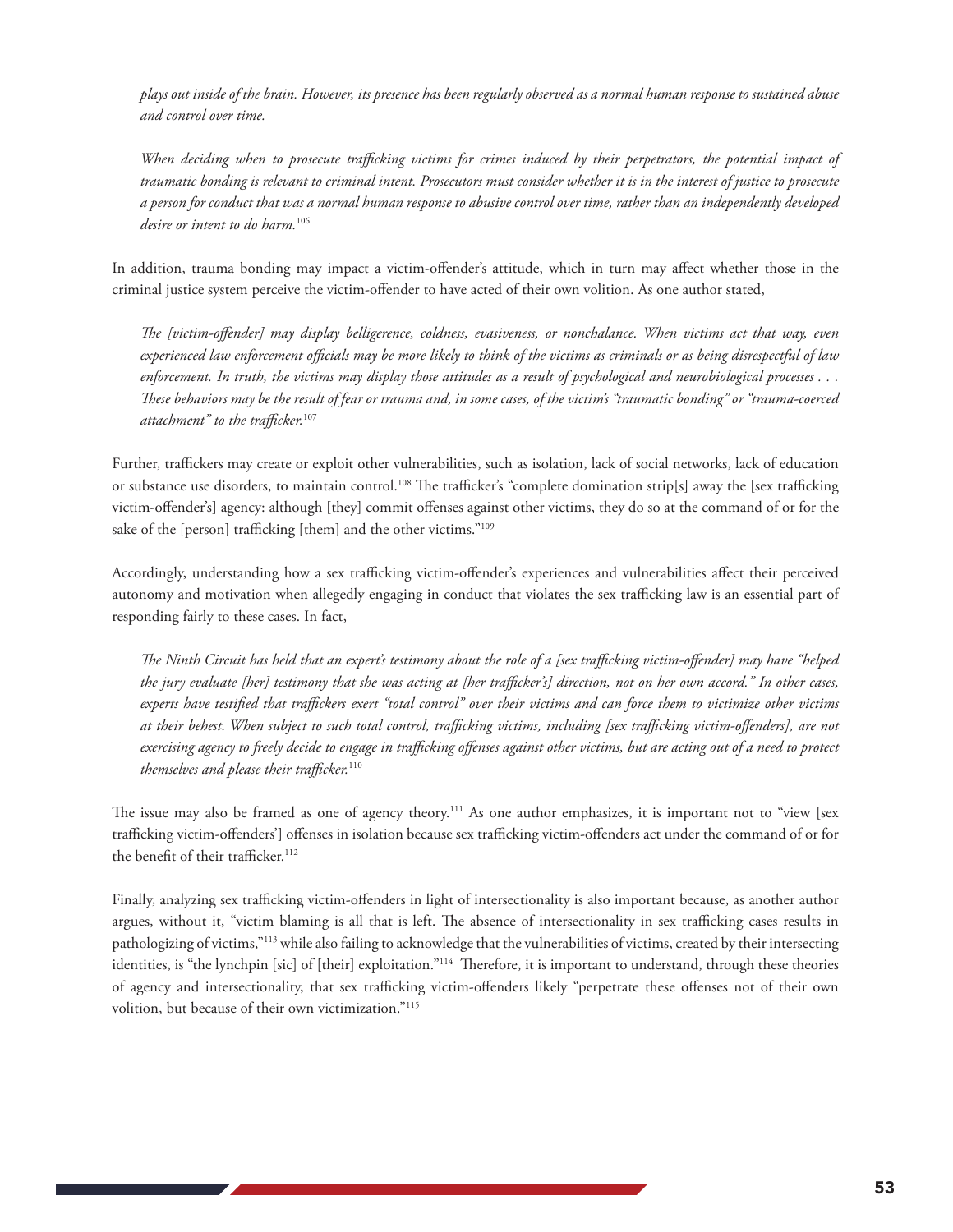## **END NOTES**

1 Christine Raino & Eliza Reock, *What's in a Name?: Lack of Consistency in Child Sex Trafficking Laws May Hurt Our Children*, SHARED HOPE INT'L (Feb. 21, 2017), https://sharedhope.org/2017/02/21/ whats-in-a-name.

2 See page 57 for list of JuST Response Council members.

3 See page 48 for a discussion of existing research on victim-offender overlap.

4 18 U.S.C. § 1591 (2012) (defining the crime of sex trafficking and the required punishment if convicted).

5 Christine Raino, *When Difficult News is the Most Important News*, SHARED HOPE INT'L (Dec. 20, 2019), https://sharedhope.org/2019/12/20/when-difficult-news-is-the-most-important-news/.

6 22 U.S.C. § 7102(12) provides, "[t]he term 'sex trafficking' means the recruitment, harboring, transportation, provision, obtaining, patronizing, or soliciting of a person for the purpose of a commercial sex act." Pursuant to 22 U.S.C. § 7102(4), "[t]he term 'commercial sex act' means any sex act on account of which anything of value is given to or received by any person." 22 U.S.C. § 7102(11)(A) defines "severe forms of trafficking in persons" as "sex trafficking in which a commercial sex act is induced by force, fraud, or coercion, or in which the person induced to perform such act has not attained 18 years of age."

7 *See* Marinella Marmo & Nerida Chazal, *The Trafficked Woman: Ideal or Blameworthy Victim?, in* 7 ADVANCES IN SOCIOLOGY RESEARCH, 125-140, 133 (Jaworski, J. ed., 2010) (citations omitted). 8 *See* LAURIE ANNE PEARLMAN & KAREN W. SAAKVITNE, TRAUMA AND THE THERAPIST: COUNTERTRANSFERENCE AND VICARIOUS TRAUMATIZATION IN PSYCHOTHERAPY WITH INCEST SURVIVORS (1995).

9 *See id*.; *see also* JON G. ALLEN, COPING WITH TRAUMA: A GUIDE TO SELF-UNDERSTANDING 227 (1995).

<sup>10</sup>See Eldra P. Solomon & Kathleen M. Heide, *The Biology of Trauma: Implications for Treatment*, 20 J. INTERPERSONAL VIOLENCE 51, 53 (2005) (explaining how stress affects the brain, which causes physical differences in the brains of those who have experienced trauma).

<sup>11</sup>Hearing on Trauma-Informed Care in Schools Before the H. Comm. on Educ. & Labor, 166th Cong. (2019) [hereinafter Hearing on Trauma-Informed Care] (statement of Dr. Nadine Burke Harris, Surgeon General of California).

<sup>12</sup>*Id.*

<sup>13</sup>*See* Heather B. MacIntosh & Valerie E. Whiffen, *Twenty Years of Progress in the Study of Trauma*, 20 J. INTERPERSONAL VIOLENCE 488, 489 (2005); *see also* RONALD T. POTTER-EFRON, HANDBOOK OF ANGER MANAGEMENT: INDIVIDUAL, COUPLE, FAMILY, AND GROUP APPROACHES 229 (2005).

14J. Douglas Bremner, M.D., *Traumatic Stress: Effects on the Brain*, 8 DIALOGUES IN CLINICAL NEUROSCIENCE 445 (2006).

<sup>15</sup>*Id.*

<sup>16</sup>*Id.*

<sup>17</sup>*See Hearing on Trauma-Informed Care, supra* note 11.

<sup>18</sup>Hans-Peter Kapfhammer, Acute and Long-term Mental and Physical Sequelae in the Aftermath of Traumatic Exposure: Some Remarks on "The Body Keeps the Score", 30 PSYCHIATRIA DANUBINA, 254, 256 (2018).

<sup>19</sup>*Id.* at 269.

<sup>20</sup>*See* ALLEN, *supra* note 9.

<sup>21</sup>*See* Claudia Peña, *Trauma Abounds: A Case for Trauma-Informed Practices*, 26 UCLA WOMEN'S L.J. 7, 7-12 (2019).

<sup>22</sup>*See id*.; *see also* HEATHER J. CLAWSON ET AL., U.S. DEP'T OF HEALTH & HUMAN SERVS., TREATING THE HIDDEN WOUNDS: TRAUMA TREATMENT AND MENTAL HEALTH RECOVERY FOR VICTIMS OF HUMAN TRAFFICKING (2008).

<sup>23</sup>See Kristin A. Hom & Stephanie J. Woods, Trauma and Its Aftermath for Commercially Sexually Exploited Women as Told by Front-Line Service Providers, 34 ISSUES MENTAL HEALTH NURSING 75 (2013).

<sup>24</sup>*See* Mazeda Hossain et al., *The Relationship of Trauma to Mental Disorders Among Trafficked and Sexually Exploited Girls and Women*, 100 AM. J. PUB. HEALTH 2442 (2010). <sup>25</sup>*See id.*

<sup>26</sup>*See* CLAWSON ET AL., *supra* note 22.

27Hanni Stoklosa et al., *Human Trafficking, Mental Illness, and Addiction: Avoiding Diagnostic Overshadowing*, 19 AMA J. ETHICS 23, 25-26 (2017).

<sup>28</sup>*See* Alexandra Cook et al., *Complex Trauma in Children and Adolescents*, 21 FOCAL POINT 4, 4 (Winter 2007).

<sup>29</sup>*See id.*

<sup>30</sup>*Id.*

<sup>31</sup>Georgina Clifford et al., *Developing an Emotion- and Memory-Processing Group Intervention for PTSD with Complex Features: A Group Case Series with Survivors of Repeated Interpersonal Trauma, 9 EUR.* J. OF PSYCHOTRAUMATOLOGY 1, 6 (2018), https://doi.org/10.1080/20008198.2018.1495980.

<sup>32</sup>See What is C-PTSD?, BEAUTY AFTER BRUISES, https://www.beautyafterbruises.org/what-is-cptsd (last visited Jan. 16, 2020).

<sup>33</sup>*What is Complex Trauma?*, BLUE KNOT FOUND., https://www.blueknot.org.au/Resources/Information/Understanding-abuse-and-trauma/What-is-complex-trauma (last visited Jan. 16, 2020). <sup>34</sup>*See id.*

<sup>35</sup>*Id.*

<sup>36</sup>*See* MORTON BARD & DAWN SANGREY, THE CRIME VICTIM'S BOOK (1986).

<sup>37</sup>*See id.*

<sup>38</sup>*See* Rachel Wamser-Nanney et al., *Trauma Exposure, Posttraumatic Stress Disorder, and Aggression Among Civilian Females*, J. INTERPERSONAL VIOLENCE 1 (2019), https://doi. org/10.1177/0886260519860894.

<sup>39</sup>*See id.*

<sup>40</sup>*See* Wamser-Nanney et al., *supra* note 38.

<sup>41</sup>*See* Vittoria Ardino, Offending Behaviour: *The Role of Trauma and PTSD*, 3 EUR. J. PSYCHOTRAUMATOLOGY (2012), https://www.ncbi.nlm.nih.gov/pmc/articles/PMC3402156/pdf/EJPT-3- 18968.pdf.

<sup>42</sup>*See id.* at 1.

<sup>43</sup>*Id.* at 2.

<sup>44</sup>*Id.*

<sup>45</sup>*See* ANDREA J. NICHOLS ET AL., SOCIAL WORK PRACTICE WITH SURVIVORS OF SEX TRAFFICKING AND COMMERCIAL SEXUAL EXPLOITATION 192-217 (2018); Cheryl Nelson-Butler, *The Racial Roots of Human Trafficking*, 62 UCLA L. REV 1464 (2015).

46This statistic reflects legislation enacted as of August 1, 2018. Applicable statutes include: Miss. Code Ann. § 97-29-51(3); S.C. Code Ann. § 16-3-2020(G); N.M. Stat. Ann. § 30-52-1(E); Wyo. Stat. Ann. § 6-2-708(a).

47Unless otherwise indicated, this statistic reflects legislation enacted as of August 1, 2018. Applicable statutes include: Colo. Rev. Stat. Ann. § 18-3-504(2.5) (affirmative defense for trafficking of a minor); Iowa Code § 710A.3; Kan. Stat. Ann. § 21-5426(e) (minors only); Ky. Rev. Stat. Ann. § 529.170 (as long as the trafficking act did not result in death or serious physical injury to the victim); Miss. Code Ann. § 97-3-54.1(5); Nev. Rev. Stat. Ann. § 201.303; N.J. Stat. Ann. § 2C:13-8(c); N.C. Gen. Stat. § 14-43.16(a); Okla. Stat. tit. 21, § 748(D); S.C. Code Ann. § 16-3-2020(F); Vt. Stat. Ann. tit. 13, § 2652(c)(B)(2); Wis. Stat. § 939.46(1m). Notably, Montana removed this protection during its 2019 legislative session. Mont. Code Ann. § 45-5-710 provides trafficking victims with an affirmative defense to charges for prostitution, promoting prostitution, and nonviolent offenses; however, Senate Bill 147, enacted May 8, 2019, amended the definition of "crime of violence" under Mont. Code Ann. § 46-18-104(2)(a) to now include trafficking offenses, rendering the affirmative defense law inapplicable to trafficking charges.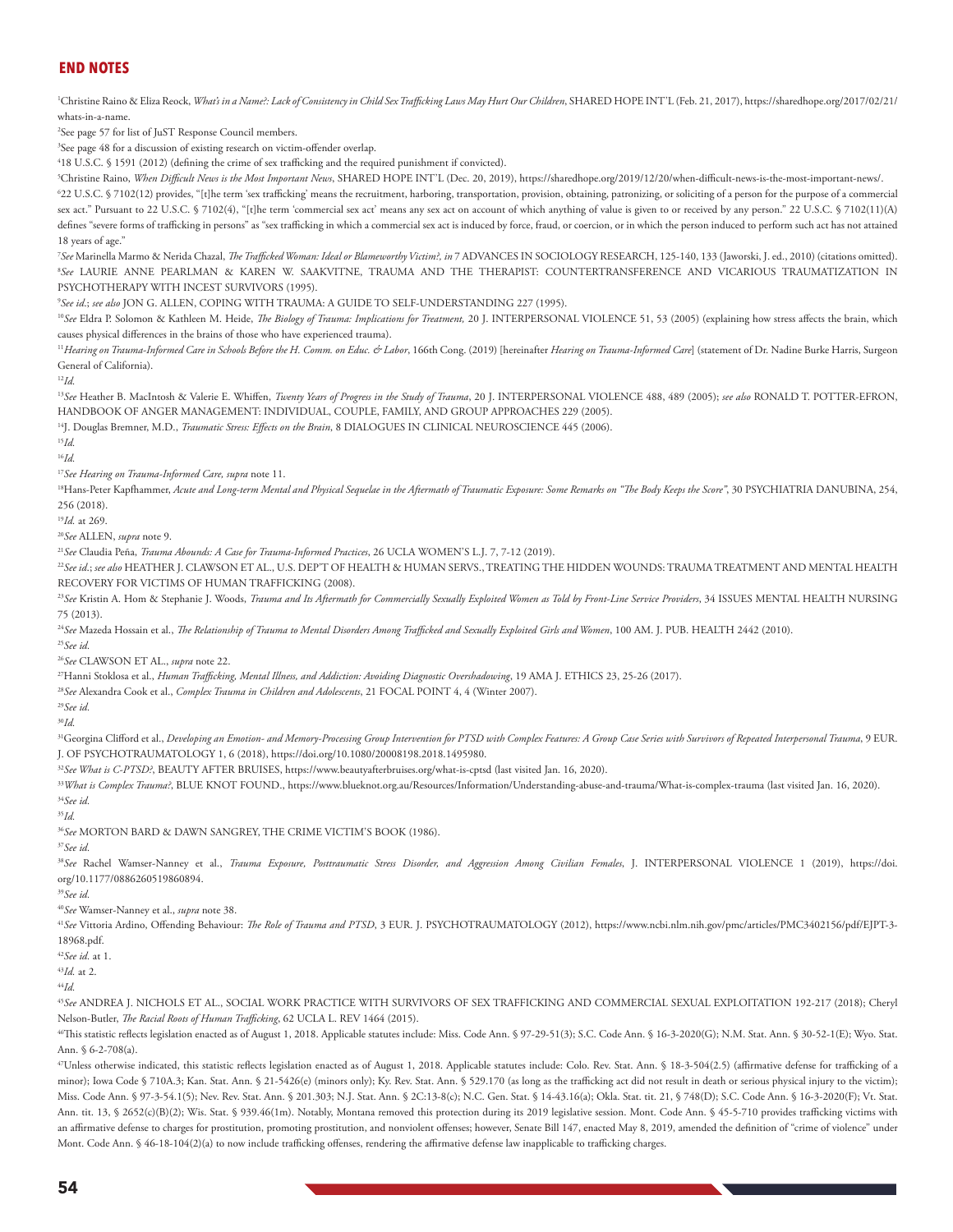48This statistic reflects legislation enacted as of August 1, 2018. Applicable statutes include: Ala. Code § 15-20A-5(28)-(29); Alaska Stat. § 12.63.010(a); Ariz. Rev. Stat. Ann. § 13-3821(A)(11)-(12); Ark. Code Ann. § 12-12-903(12)(A)(i)(cc); Cal. Penal Code §290(c)(236.1)(c)-(d); Colo. Rev. Stat. Ann. §16-22-103(1)(a); Del. Code Ann. tit. 11, § 4120(b)(1); Fla. Stat. Ann. § 775.21(4)(a)(1) (b); Ga. Code Ann. § 42-1-12(a)(10)(B.3)(iii); Haw. Rev. Stat. Ann. § 846E-1(1); Idaho Code Ann. §18-8306(2)-(3); Ind. Code Ann. § 35-42-4-4(b)-(c); Iowa Code § 692A.103(1); Kan. Stat. Ann. § 22-4902(a)(1)-(2); Ky. Rev. Stat. Ann. § 17.500(5)(a)(5)-(6); La. Rev. Stat. Ann. § 15:542(A)(1); Me. Rev. Stat. Ann. tit. 17-A, § 255-A; Md. Code Ann., Crim. Proc. § 11-704(a); Mass. Gen. Laws ch. 6, § 178D; Mich. Comp. Laws Ann. § 28.723; Minn. Stat. Ann. § 243.166(1b)(a)(2)(iii); Miss. Code Ann. § 45-33-23(h); Mo. Rev. Stat. § 589.414(6)(1)(f)-(7)(w)(x)(y); Mont. Code Ann. § 46-23-502(10); Nev. Rev. Stat. Ann. § 179D.097(1)(q); N.H. Rev. Stat. Ann. § 651-B:2(I); N.Y. Correct. Law § 168-a(2)(a)(i); N.C. Gen. Stat. § 14-208.6(5); N.D. Cent. Code § 12.1-32-15(1)(g); Ohio Rev. Code Ann. § 2950.01(E)(1)(a), (F)(1)(a), (F)(1)(g); Okla. Stat. Ann. tit. 57, § 582(A); Or. Rev. Stat. §§ 163A.005–163A.235; 42 Pa. Cons. Stat. § 9799.13-.14; R.I. Gen. Laws Ann. § 11- 37.1-3(a); S.C. Code Ann. § 23-3-430; S.D. Codified Laws § 22-24B1-2; Tenn. Code Ann. §§ 40-39-202(20), 40-39-212(a); Tex. Code Crim. Proc. Ann. arts. 62.051(a), 62.001(5)(B)-(B-1), (J)-(L); Utah Code Ann. §§ 77-41-102(11), 77-41-105; Vt. Stat. Ann. tit. 13, §§ 5402(a), 5407(a); Va. Code Ann. § 9.1-902(A)-(B); Wash. Rev. Code Ann. §§ 9A.44.128(10), 9A.44.130(1)(a); W. Va. Code Ann. § 15-12-2(b); Wis. Stat. § 301.45(1g)(a); Wyo. Stat. Ann. §§ 7-19-301(a)(viii), 7-19-302(a).

49This statistic reflects legislation enacted as of August 1, 2018. Applicable statutes include: Ala. Code § 12-15-319(a); Alaska Stat. § 47.10.088(a); Ariz. Rev. Stat. Ann.§ 8-863(B)(2); Ark. Code Ann. § 9-27-341(b)(3)(ix); Cal. Penal Code §236.1(c); Colo. Rev. Stat. Ann. § 14-10-129(3)(b)(XI); Conn. Gen. Stat. § 45a-717(g)(B); Del. Code Ann. tit. 13, §1103(a)(4); Fla. Stat. Ann. § 39.01(71)(g); Ga. Code Ann. §15-11-310(a)(2); Haw Rev. Stat. Ann § 587A-4; 705 Ill. Comp. Stat. Ann. 405/2-21(5); Ind. Code Ann. §§ 31-34-1-3.5(a), 31-35-2-1; Iowa Code § 232.116(1)(o); Kan. Stat. Ann. §§ 38-2269(a), 38-2271(a)(7); Ky. Rev. Stat. Ann. § 625.090(2)(d)-(f); La. Child. Code Ann. art. 1015(l)-(m); Me. Rev. Stat. Ann. tit. 22, § 4055(1)(A)(B)(11); Md. Code Ann., Fam. Law § 5-323(d); Mass. Gen. Laws ch. 119 § 51A(a); Minn. Stat. Ann. § 260C.301(1); Miss. Code Ann. §93-15-121(h)(i)(4)-(7); Mo. Rev. Stat. §211.447(2)(4); Nev. Rev. Stat. Ann. § 432B.393(3)(a)-(g)-(h); N.C. Gen. Stat. §§ 7B-101(1)(d), 7B-1111(a); N.D. Cent. Code § 27-20-44(1); Ohio Admin. Code § 5101:2-42-95(A)(1)(a); Or. Rev. Stat. § 419B.502, B.504; S.C. Code Ann. § 63-7-2570(9); S.D. Codified Laws § 26-8A-26.1; Tenn. Code Ann. §§ 36-1-113(a), (c), 37-1-147; Tex. Fam. Code Ann. § 161.001(b)(1)(L)(xv)-(xvi); Utah Code Ann. §§ 62A-4a-203.5, 78A-6-507; Wash. Rev. Code Ann. §§ 13.34.132, 13.34.180; W. Va. Code Ann. § 49-1-201; Wis. Stat. § 48.415(9m); Wyo. Stat. Ann. § 14-2-309(a)(iv).

50This statistic reflects legislation enacted as of August 1, 2018 and includes vacatur laws that apply to convictions and/or delinquency adjudications for trafficking offenses. Applicable statutes include: Cal. Penal Code § 236.14(a); Fla. Stat. Ann. § 943.0583(3); Ind. Code Ann. § 31-37-22-11(b) (delinquency adjudications only); Idaho Code Ann. § 67-3014(1)-(2); Ky. Rev. Stat. Ann. § 529.160(1); Miss. Code Ann. § 97-3-54.6(5); Neb. Rev. Stat. Ann. § 29-3005(2); N.M. Stat. Ann. § 32A-3B-21 (delinquency adjudications only); S.C. Code Ann. § 16-3-2020(F); S.D. Codified Laws § 26-7A-115.1 (delinquency adjudications only); Tex. Fam. Code Ann. § 54.04012 (delinquency adjudications only) Wyo. Stat. Ann. § 6-2-708(c). Notably, Montana removed this protection during its 2019 legislative session. Mont. Code Ann. § 46-18-608 allows trafficking victims to vacate convictions for prostitution, promoting prostitution, and nonviolent offenses; however, Senate Bill 147, enacted May 8, 2019, amended the definition of "crime of violence" under Mont. Code Ann. § 46-18-104(2)(a) to now include trafficking offenses, rendering the vacatur law inapplicable to trafficking convictions. <sup>51</sup>*See*, e.g., Sarah Crocker, *Stripping Agency from Top to Bottom: The Need for A Sentencing Guideline Safety Valve for Bottoms Prosecuted Under the Federal Sex Trafficking Statutes*, 111 NW. U. L. REV. 753, 774 (2017) ("Many scholarly articles have proposed legal solutions for dealing with prostitutes and trafficking victims; nevertheless, most have ignored the problem raised when a victim—still victimized and controlled by her trafficker—perpetrates trafficking offenses against other trafficking victims."). *See generally* Marianelli Agbulos, *Female Perpetrators of Human Trafficking: Overlooked in the United Nations' Anti-Trafficking Framework* (2017), https://www.academia.edu/36576018/Female\_Perpetrators\_of\_Human\_Trafficking\_Overlooked\_in\_the\_United\_Nations\_Anti-Trafficking\_Framework (discussing the need for comprehensive research examining a victim-offender's motives, activities, and behavior).

52*See Prostitution Terminology & Slang*, GENDERBERG, http://genderberg.com/boards/viewtopic.php?f=10&t=1244 (last visited Oct. 12, 2017) (defining "stable" as the "group of people under the control of a single pimp," and noting that "[t]he choice of a farming word is not accidental. Pimps consider their victims to be no better than animals.").

53Isabella Blizard, *Chapter 636: Catching Those Who Fall, an Affirmative Defense for Human Trafficking Victims*, 48 UNIVERSITY PACIFIC L. REV. 631, 639 (2016).

54378 F.3d 1281, 1285 (11th Cir. 2004), *vacated*, 544 U.S. 902 (2005), *judgment reinstated*, 412 F.3d 1251 (11th Cir. 2005); *see also* United States v. Daniels, 685 F.3d 1237, 1242 (11th Cir. 2012) (describing a conversation where a victim-offender "briefed [another victim] on necessary hygiene, the appropriate prices to charge for certain services, and 'just how to act with a trick'"); United States v. Brooks, 610 F.3d 1186, 1196 (9th Cir. 2010) ("[Bottom Girls are a] pimp's most senior prostitute, who often trains new prostitutes and collects their earnings until they can be trusted").

<sup>55</sup>See Blizard, *supra* note 53, at 639 ("Bottom girls may actually be the most victimized out of all of the prostitutes working for a particular trafficker—they are in the position of bottom girl because they are the most submissive, and the traffickers maintain control over them by delegating power."); *see also* Jessica Emerson & Alison Aminzadeh, *Left Behind: How the Absence of Federal Vacatur Law Disadvantages Survivors of Human Trafficking*, 16 U. MD. L.J. RACE, RELIGION, GENDER & CLASS 239, 247-48 (2016) (sharing story of Shamere McKenzie, who was federally prosecuted as a co-conspirator in trafficking).

<sup>56</sup>*See* Crocker, *supra* note 51, at 771.

<sup>57</sup>*Id.*

<sup>58</sup>*See* Blizard, *supra* note 53, at 639; Crocker, *supra* note 51, at 774-75 (discussing the responsibilities of a "bottom").

<sup>59</sup>*See* Crocker, *supra* note 51, at 775 ("Although bottoms perform different roles for different traffickers, many participate in recruitment of new victims and management of other prostitutes—thereby meeting § 1591(a)(1)'s element of recruiting or maintaining a person."); *see also* Krystle M. Fernandez, *Victims or Criminals? The Intricacies of Dealing with Juvenile Victims of Sex Trafficking and Why the Distinction Matters*, 45 ARIZ. ST. L.J. 859, 885 (2013) (arguing that a sexually exploited teen may "[choose] to play the role of a 'bottom girl' as a means of protection").

60In fact, the issue of charging sex trafficking victim-offenders has sparked international attention:

The United Nations (Working Group on Trafficking in Persons, 2010) urges the non-punishment and non-prosecution of trafficked persons who may have committed offenses while trafficked victims. If crimes have been perpetrated under duress or force, Member States are urged to establish the principle of non-liability of the illegal acts committed by trafficked victims through a duress-based provision (a trafficked person is compelled to commit the offense) or through a causation-based provision (the offense committed by the trafficked person is directly related to the trafficking). The first provision would apply to those who are coerced into working for the criminal organization – such as recruiting new victims, working as drivers, money collectors or guards. The duress and causation-based provisions would apply to victims who are in the country illegally, those forced to work in prostitution (in countries where prostitution is illegal), or forced to beg, steal or commit other offenses. Rather than viewing trafficked persons as criminals, they should be viewed through the lens of a human rights-based approach – and protected.

ALEXIS A. ARONOWITZ, INT'L STUDIES CTR., VICTIMS OF HUMAN TRAFFICKING: A COMPLEX ISSUE 12 (2015).

61Jeffrey H. Zeeman & Karen Stauss, *Criminal Conduct of Victims: Policy Considerations*, 65 U.S. ATT'YS BULL. 139, 139 (2017); *see also* Trafficking Victims Protection Act (TVPA) of 2000, 22 U.S.C. §§ 7101-14 (2012).

62Zeeman & Strauss, *supra* note 61, at 140-41.

63Alexandra F. Levy, *Innocent Traffickers, Guilty Victims: The Case for Prosecuting So-Called "Bottom Girls" in the United States, 6 ANTI-TRAFFICKING REV. 130, 133 (2016).* 

<sup>64</sup>Id. ("A criminal action, with its procedural safeguards and fact-sensitive inquiry, is the appropriate context within which to make a determination of culpability.").

<sup>65</sup>See generally Wesley G. Jennings et al., On the Overlap Between Victimization and Offending: A Review of the Literature, 17 J. AGGRESSION & VIOLENT BEHAVIOR 16 (2012) (reviewing theoretical, analytical, and historical approaches to the victim-offender overlap).

<sup>66</sup>*See* Lisa R. Muftic et al., *The Victim-Offender Overlap, Intimate Partner Violence, and Sex: Assessing Differences Among Victims, Offenders, and Victim-Offenders*, 61 CRIME & DELINQ. 899, 900 (2015). <sup>67</sup>*See* Blanche Bong Cook, *Stop Traffic: Using Expert Witnesses to Disrupt Intersectional Vulnerability in Sex Trafficking Prosecutions*, 24 BERKELEY J. CRIM. L. 147, 157 (2019).

<sup>68</sup>*See* Jennings et al., *supra* note 65, at 24 (examining 37 different studies and finding that 31 of these studies revealed evidence of the victim-offender overlap).

<sup>69</sup>*Id.*

70Marie Skubak Tillyer & Emily M. Wright, *Intimate Partner Violence and the Victim-Offender Overlap*, 51 J. RES. CRIME & DELINQ. 29, 34 (2014).

<sup>71</sup>*See* Wesley G. Jennings et al., *An Empirical Assessment of the Overlap Between Sexual Victimization and Sex Offending*, 58 INT'L. J. OFFENDER THERAPY & COMP. CRIMINOLOGY 1466, 1468 (2014).

<sup>72</sup>*Id.* (citation omitted).

<sup>73</sup>*See generally* Cathy S. Wisdom, *Does Violence Beget Violence? A Critical Examination of the Literature*, 106 PSYCHOL. BULL. 3 (1989) (conducting a literature review of empirical studies examining the relationship between violent victimization as a child and later criminal offending).